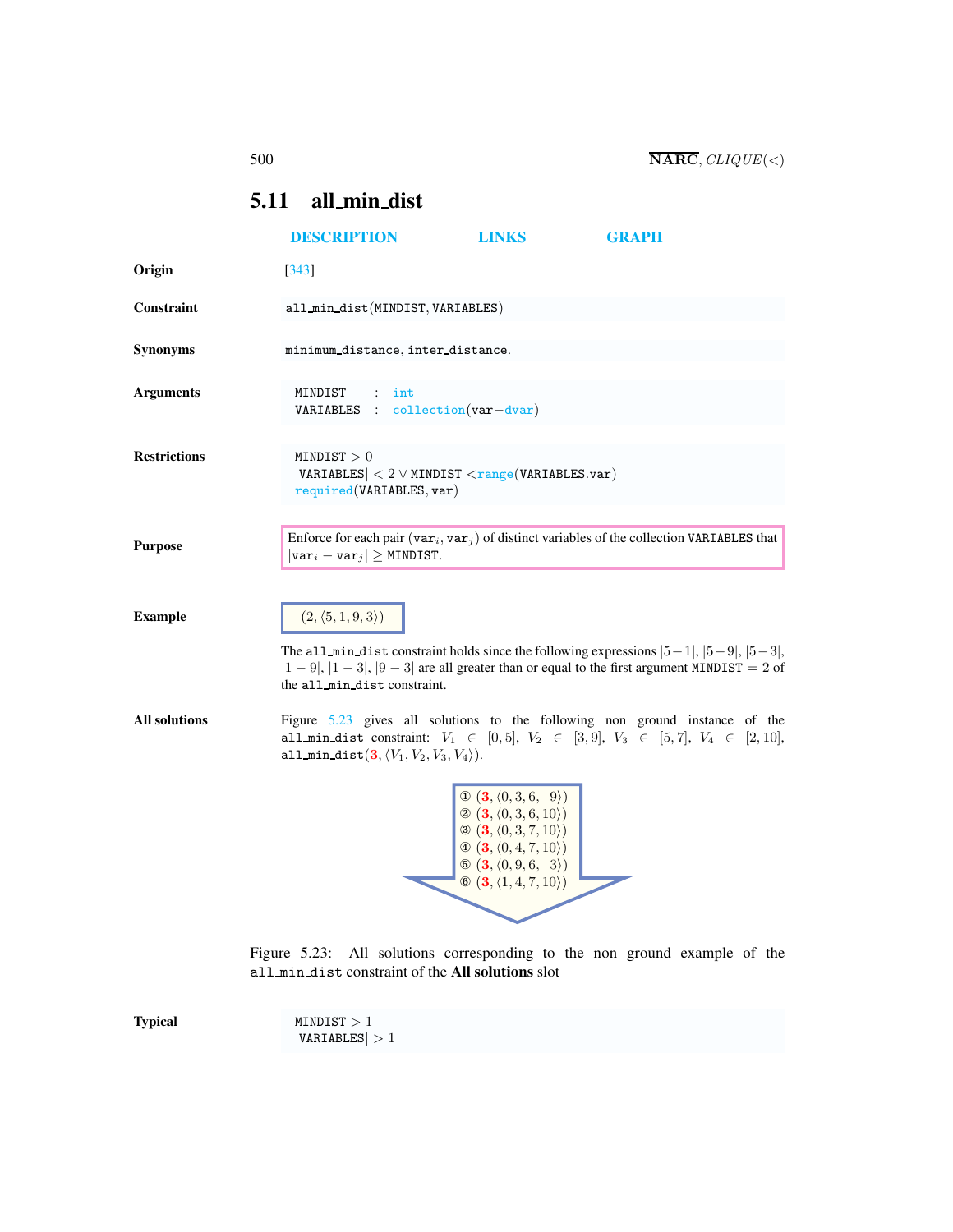## 20050508 501

| <b>Symmetries</b> | • MINDIST can be decreased to any value $\geq 1$ .                                                                                                                                                                                                                                                                                      |
|-------------------|-----------------------------------------------------------------------------------------------------------------------------------------------------------------------------------------------------------------------------------------------------------------------------------------------------------------------------------------|
|                   | • Items of VARIABLES are permutable.                                                                                                                                                                                                                                                                                                    |
|                   | • Two distinct values of VARIABLES var can be swapped.                                                                                                                                                                                                                                                                                  |
|                   | • One and the same constant can be added to the var attribute of all items of<br>VARIABLES.                                                                                                                                                                                                                                             |
|                   |                                                                                                                                                                                                                                                                                                                                         |
| Arg. properties   | Contractible wrt. VARIABLES.                                                                                                                                                                                                                                                                                                            |
|                   |                                                                                                                                                                                                                                                                                                                                         |
|                   |                                                                                                                                                                                                                                                                                                                                         |
| <b>Usage</b>      | The all_min_dist constraint was initially created for handling frequency allocation prob-<br>lems. In $[11]$ it is used for scheduling tasks that all have the same fixed duration in the<br>context of air traffic management in the terminal radar control area of airports.                                                          |
|                   |                                                                                                                                                                                                                                                                                                                                         |
| <b>Remark</b>     | The all_min_dist constraint can be modelled as a set of tasks that should not overlap. For<br>each variable var of the VARIABLES collection we create a task t where var and MINDIST<br>respectively correspond to the origin and the duration of $t$ .                                                                                 |
|                   | Some solvers use in a pre-processing phase, while stating constraints of the form $X_i$ –<br>$ X_j  \ge D_{ij}$ (where $X_i$ and $X_j$ are domain variables and $D_{ij}$ is a constant), an algo-<br>rithm for automatically extracting large cliques [88] from such inequalities in order to state<br>all_min_dist constraints.        |
| <b>Algorithm</b>  | K. Artiouchine and P. Baptiste came up with a cubic time complexity algorithm achieving<br>bound-consistency in $[11, 12]$ based on the adaptation of a feasibility test algorithm from<br>M.R. Garey et al. [185]. Later on, C.-G. Quimper et al., proposed a quadratic algorithm<br>achieving the same level of consistency in [332]. |

Counting

| Length $(n)$                                                      |  |    |     |     |          |       |        |
|-------------------------------------------------------------------|--|----|-----|-----|----------|-------|--------|
| <b>Solutions</b>                                                  |  | 24 | 120 | 720 | $5040$ . | 40320 | 362880 |
| Number of solutions for all $\theta$ in dig to domains $0 \infty$ |  |    |     |     |          |       |        |

Number of solutions for all  $min\_dist$ : domains  $0..n$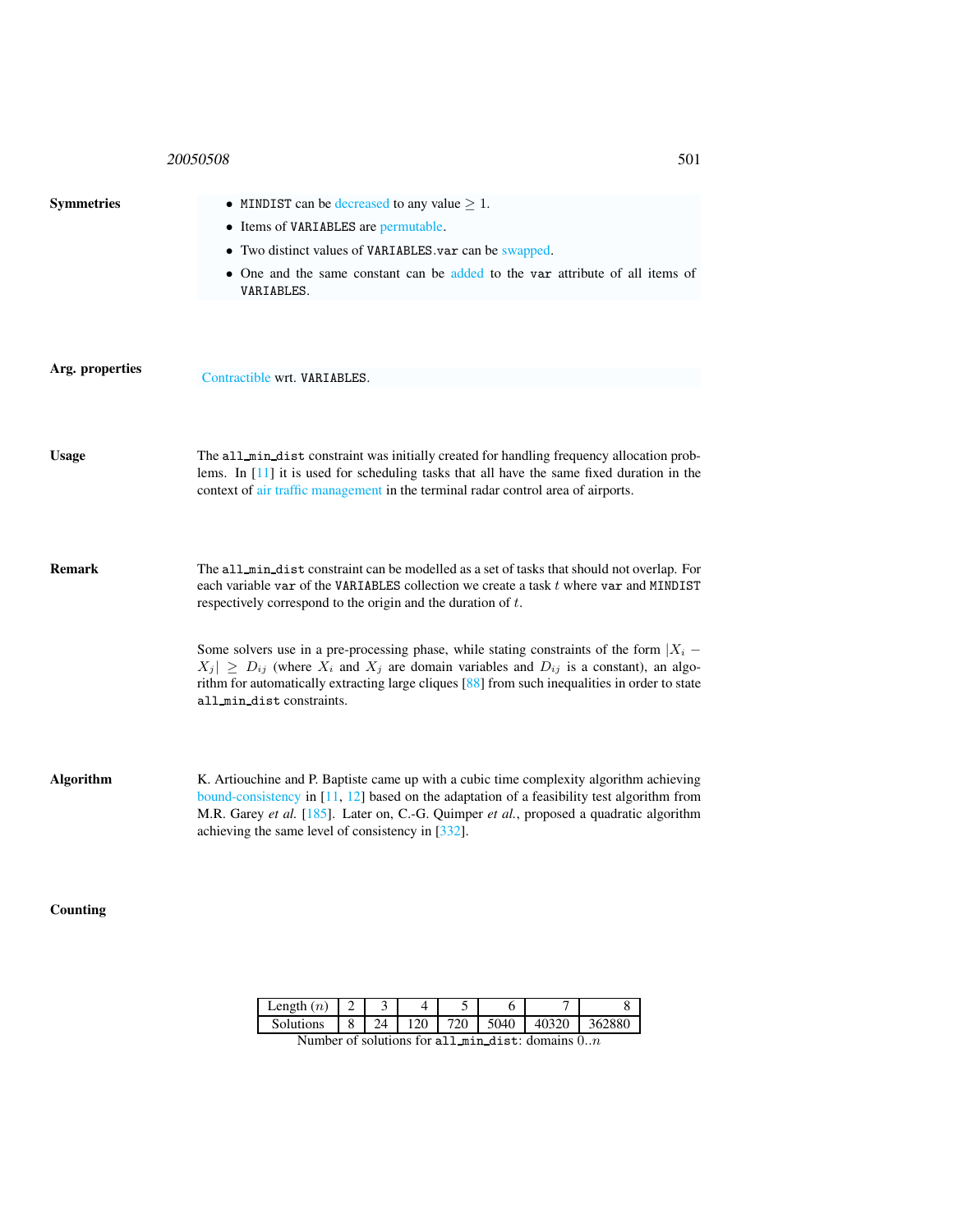

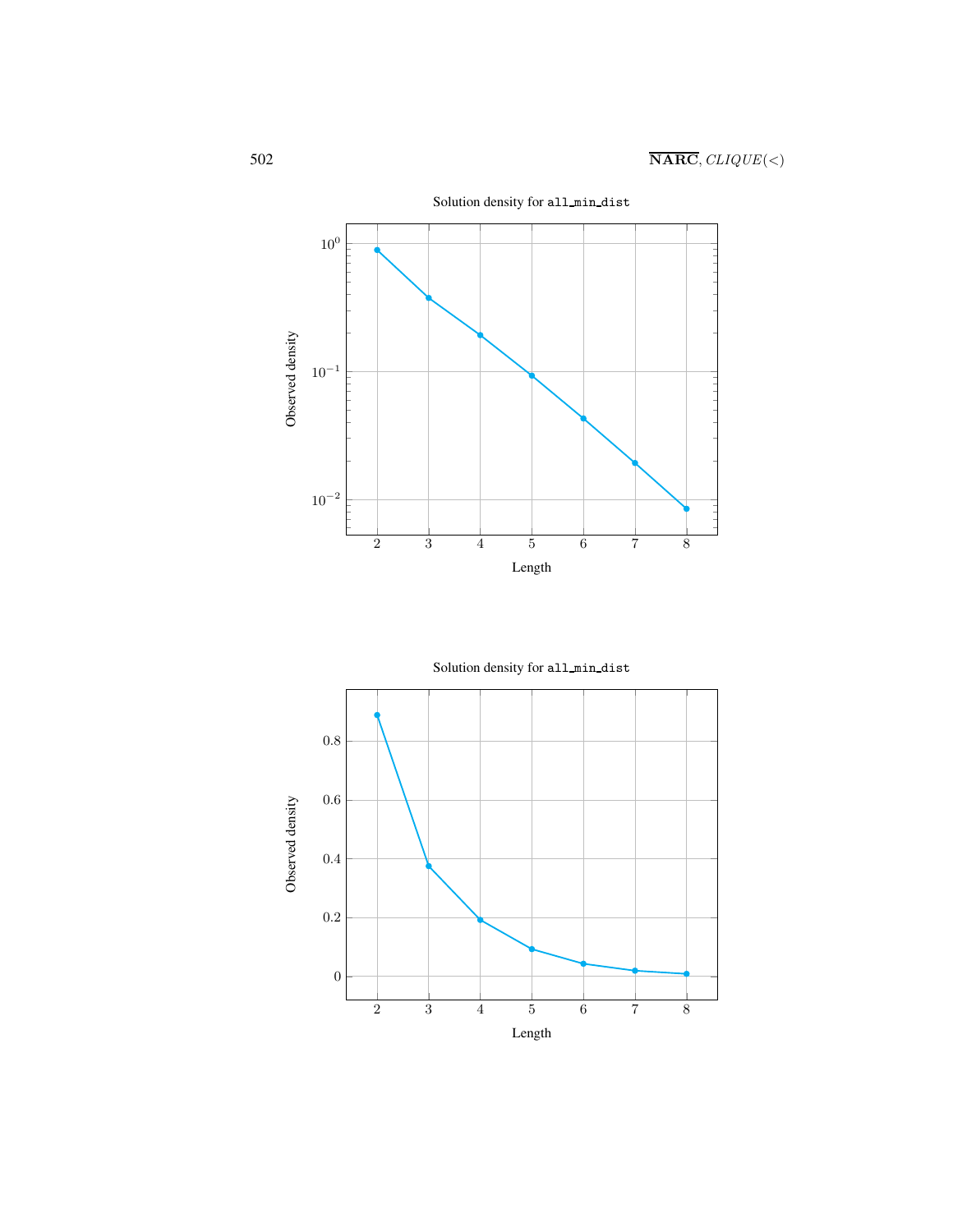## 20050508 503

| Length $(n)$                                                                          |   |  |    |                          |     |      |       |        |
|---------------------------------------------------------------------------------------|---|--|----|--------------------------|-----|------|-------|--------|
| Total                                                                                 |   |  |    | 120                      | 720 | 5040 | 40320 | 362880 |
| Parameter                                                                             |   |  | 24 | 120                      | 720 | 5040 | 40320 | 362880 |
| value                                                                                 | ⌒ |  | -  | $\overline{\phantom{0}}$ | -   | -    | -     | -      |
| $\mathcal{C}_{\text{clution count}}$ for all $\mathbb{R}^4$ digt: domains 0<br>$\sim$ |   |  |    |                          |     |      |       |        |

Solution count for all  $min\_dist$ : domains  $0..n$ 

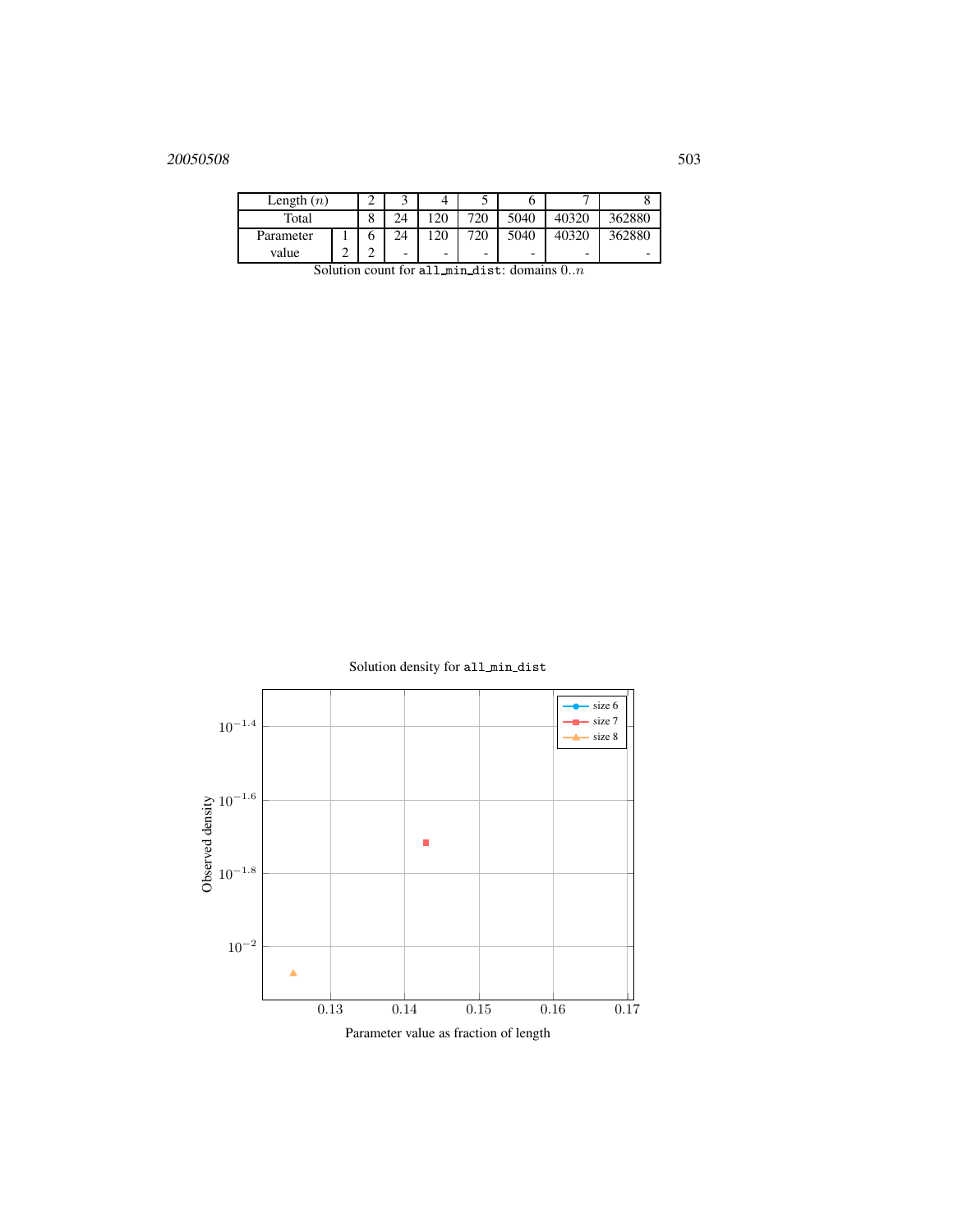

Parameter value as fraction of length

<span id="page-4-0"></span>

| See also           | generalisation: diffn(line segment, of same length, replaced by orthotope),<br>disjunctive (line segment, of same length, replaced by line segment),<br>multi_inter_distance (LIMIT parameter introduced to specify capacity $>1$ ).<br>implies: alldifferent_interval.soft_alldifferent_var. |  |  |  |  |  |
|--------------------|-----------------------------------------------------------------------------------------------------------------------------------------------------------------------------------------------------------------------------------------------------------------------------------------------|--|--|--|--|--|
|                    |                                                                                                                                                                                                                                                                                               |  |  |  |  |  |
|                    | related: distance.                                                                                                                                                                                                                                                                            |  |  |  |  |  |
|                    | specialisation: alldifferent (line segment, of same length, replaced by variable).                                                                                                                                                                                                            |  |  |  |  |  |
| <b>Keywords</b>    | <b>application area:</b> frequency allocation problem, air traffic management.                                                                                                                                                                                                                |  |  |  |  |  |
|                    | <b>characteristic of a constraint:</b> sort based reformulation.                                                                                                                                                                                                                              |  |  |  |  |  |
|                    | <b>constraint type:</b> value constraint, decomposition, scheduling constraint.                                                                                                                                                                                                               |  |  |  |  |  |
|                    | <b>filtering:</b> bound-consistency.                                                                                                                                                                                                                                                          |  |  |  |  |  |
|                    | final graph structure: acyclic.                                                                                                                                                                                                                                                               |  |  |  |  |  |
|                    | <b>problems:</b> maximum clique.                                                                                                                                                                                                                                                              |  |  |  |  |  |
| Cond. implications | all_min_dist(MINDIST, VARIABLES)<br>implies soft_all_equal_max_var(N, VARIABLES)<br>when $N \geq  VARIABLES  - 1$ .                                                                                                                                                                           |  |  |  |  |  |